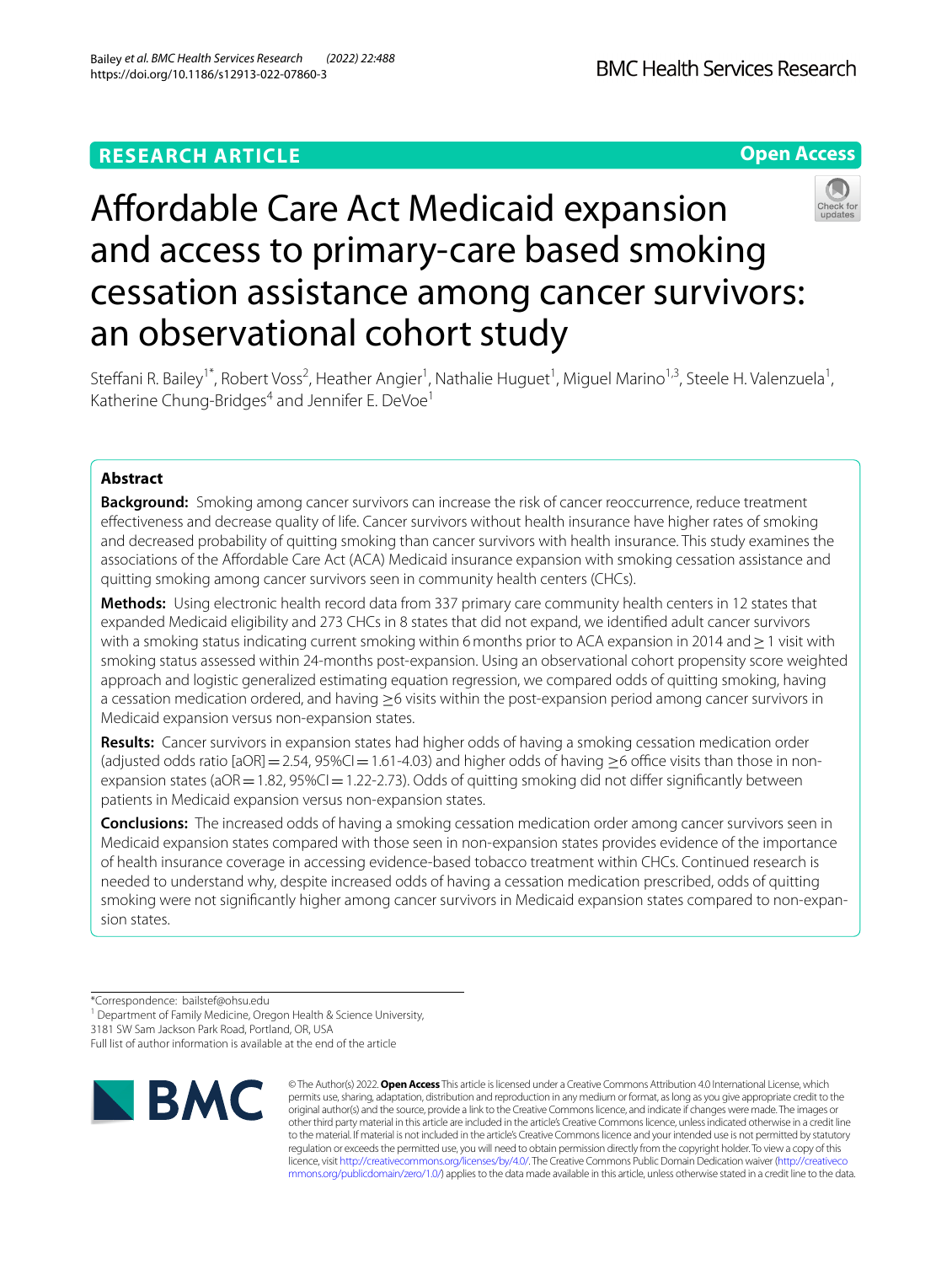**Keywords:** Cancer survivors, Afordable care act, Health insurance, Smoking, Tobacco treatment, Community health centers

# **Introduction**

Approximately 30% of cancer deaths in the United States (US) are caused by tobacco use and smoking [\[1](#page-7-0)]. Smoking among cancer survivors can increase the risk of cancer reoccurrence, reduce treatment efectiveness and survival time, and decrease quality of life [[2](#page-7-1)]. Conversely, quitting smoking after a cancer diagnosis is associated with greater response to cancer treatment and reduced risk of other health conditions (e.g., heart disease, chronic obstructive pulmonary disease, stroke)  $[3]$  $[3]$ . The 2020 US Surgeon General's report on smoking cessation suggests that quitting smoking after a cancer diagnosis can signifcantly reduce all-cause mortality relative to continued smoking [[4\]](#page-7-3).

A study using data from the 2017 National Health Interview Survey (NHIS) found 13% of adult cancer survivors reported current smoking [\[5](#page-7-4)] and approximately 44% of cancer survivors who previously smoked quit after cancer diagnosis. Indeed, cancer survivors are less likely to currently smoke and are more likely to report former smoking than those with no history of cancer [\[6](#page-7-5)]. A 2000-2017 national US study found higher probability of reporting a smoking cessation event after cancer diagnosis among cancer survivors who are older, those diagnosed as having a smoking-related cancer (vs. nonsmoking-related), individuals with an undergraduate degree or a postgraduate degree (vs. high school diploma or GED), and individuals with obesity. Individuals living below the federal poverty level (FPL) have a lower probability of reporting a smoking cessation event after cancer diagnosis than those living above the FPL [[7\]](#page-7-6).

Cancer survivors without health insurance have higher rates of smoking and decreased probability of quitting smoking than cancer survivors with insurance  $[8-10]$  $[8-10]$ . A study using the NHIS from 2008 through 2017 data found a decreasing trend in smoking rates for cancer survivors with private insurance (17% in 2008/2009 to 12% in 2016/2017). This same study reported strikingly higher rates of smoking among uninsured cancer survivors across this time period, with 43% reporting current smoking in both 2008/2009 and 2016/2017 [[11\]](#page-7-9). An earlier study using data from the 2009 Behavioral Risk Factor Surveillance System survey (ages 18-64) reported similar fndings, with 41% prevalence of smoking among cancer survivors who did not have health insurance compared to 20% among those with health insurance. Further, uninsured cancer survivors had 2-fold greater odds of not quitting smoking compared to those with health insurance  $[10]$  $[10]$ . Therefore, insurance coverage could play a role in increasing access to smoking cessation assistance and increased cessation among cancer survivors.

The Patient Protection and Affordable Care Act (ACA) mandate called for the expansion of Medicaid coverage (the US public health insurance program for people with low incomes) to all adults earning less than or equal to 138% of the federal poverty level (FPL). Following a Supreme Court ruling, states were allowed to choose whether or not to expand Medicaid. As of February 2022, 39 states had adopted the Medicaid expansion and 12 states had not [[12\]](#page-7-10).

The ACA mandate also required that insurers cover certain preventive services, including smoking cessation interventions, with no cost sharing for newly eligible Medicaid benefciaries in states that expanded Medicaid [[13\]](#page-7-11). This provided the opportunity to have evidencebased tobacco treatment included as a covered beneft for millions of adult smokers not eligible for Medicaid preexpansion [[14\]](#page-7-12). Findings are mixed from studies examining the impact of the ACA on smoking-related outcomes among populations not limited to cancer survivors [[15–](#page-7-13) [21\]](#page-7-14). We are not aware of any studies that assessed smoking cessation assistance and quitting smoking among cancer survivors after the implementation of the ACA.

Therefore, this retrospective observational cohort study sought to examine the odds of smoking cessation assistance and cessation among cancer survivors who were patients of community health centers (CHCs) in states that expanded Medicaid via the ACA compared to those in non-expansion states. CHC settings are important to study given that they provide primary care services, including smoking cessation services, to many uninsured or Medicaid-insured patients with higher rates of smoking than the general population [\[22](#page-7-15), [23\]](#page-7-16). National quality performance data show that CHCs have high rates of assessing and treating tobacco use among their patients [\[24](#page-7-17), [25](#page-7-18)]. We tested the hypotheses that cancer survivors in ACA expansion states who reported current smoking prior to the ACA expansion would have higher odds of smoking cessation, higher odds of having a cessation medication ordered, and increased primary care utilization post-ACA compared to those in non-expansion states.

### **Methods**

## **Data sources**

We used electronic health record (EHR) data from the Accelerating Data Value Across a National Community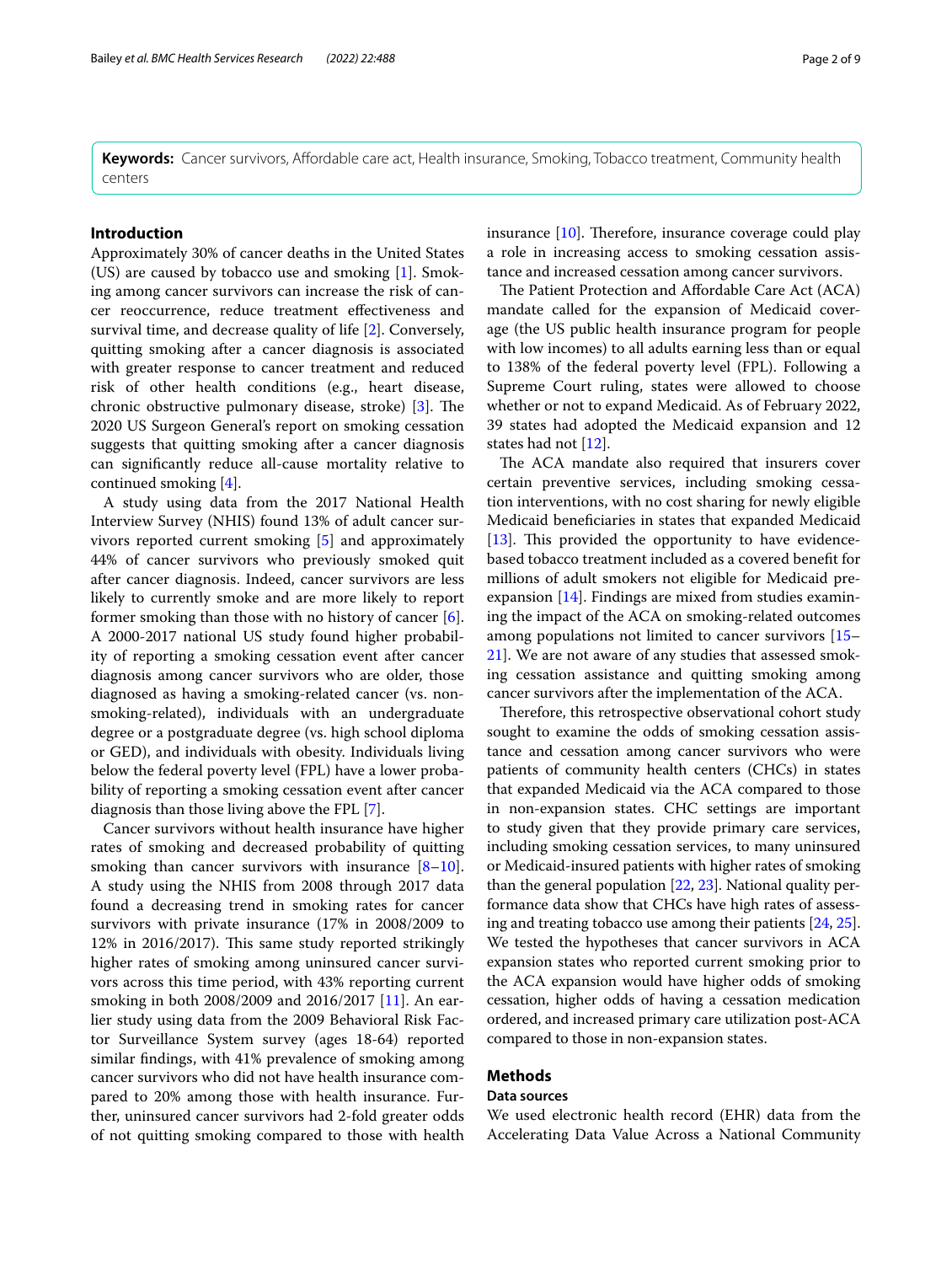Health Center Network (ADVANCE) Clinical Research Network  $(CRN)$  [[26\]](#page-7-19), a member of PCORnet. The ADVANCE CRN's data warehouse integrates outpatient EHR data from several data networks. This study used data from OCHIN (not an acronym) and Health Choice Network (HCN).

## **Study setting and population**

In this observational cohort study, we included 337 primary care CHCs across 12 states that expanded Medicaid eligibility to  $\leq$ 138% of the FPL for all adults including those without dependent children as of 1/1/2014 (California, Hawaii, Massachusetts, Maryland, Minnesota, New Mexico, Nevada, Ohio, Oregon, Rhode Island, Washington, and Wisconsin) and 273 CHCs in 8 nonexpansion states (Alaska, Florida, Indiana, Kansas, Missouri, Montana, North Carolina, and Texas). We included Wisconsin as an expansion state because it opened Medicaid coverage to adults earning up to 100% of the FPL (near the threshold of  $\leq$ 138% of the FPL). We included Alaska, Indiana, and Montana as non-expansion states because they did not expand Medicaid until late in our post-ACA study period (expanded 9/1/2015, 2/1/2015, and 1/1/2016 respectively). Our designation of states as expansion vs. non-expansion are similar to other studies assessing the impact of the ACA on health care outcomes and utilization [[6](#page-7-5), [17,](#page-7-20) [27](#page-7-21)[–29\]](#page-7-22).

We assessed patients 12months pre-ACA (1/1/2013- 12/31/2013) and 24months post-ACA Medicaid expansion (1/1/2014-12/31/2015). We identifed cancer survivors through their medical histories, encounter diagnoses, and problem-list records up to the date of their last pre-ACA visit. We included cancer survivors aged 19-64 throughout the entire study period, who had  $\geq$ 1 pre-ACA visit to a study CHC and whose last recorded tobacco use status during this time period indicated current smoking (e.g., current every day, current some-day, heavy), and who had  $\geq 1$  post-ACA visit with a documented smoking assessment. Based on the US National Cancer Institute's defnition, we consider a cancer survivor to be anyone alive who has ever had a cancer diagnosis regardless of where they are in the course of their disease [[30\]](#page-7-23). We excluded pregnant women as rates of care utilization and cessation treatment recommendations difer for this subgroup.

# **Variables**

### *Primary outcomes*

Outcomes included quitting smoking  $(\geq 1$  report of quitting), provision of smoking cessation medication  $(\geq 1$  prescription of a cessation medication) and utilization of primary care ( $\geq 6$  vs. <6 visits) in the 24-month post-period. The EHR presents a discrete data field for smoking status at each primary care encounter, which can be confrmed, updated, or not reviewed. Smoking cessation ('quit') at  $\geq$ 1 visit during the post-period was coded as a binary yes/no variable. Using methods similar to prior EHR-based studies  $[31-35]$  $[31-35]$ , a person was identifed as 'quit' if there was at least one measurement documented in the post-period that indicated the patient's status changed from one indicating current smoking to one indicating former smoking (regardless of whether the patient had a subsequent status that indicated a return to smoking). For smoking cessation medication provision, we extracted orders for bupropion, varenicline, and all nicotine replacement products from EHR medication orders. As a proxy for utilization of care, we extracted data on the number of post-period office visits per patient ( $\geq$ 6 vs. < 6 visits) based on previous studies [\[31](#page-7-24), [36](#page-8-1)].

#### *Independent variable*

Our independent variable was Medicaid expansion status: patients from CHCs in states that expanded versus did not expand.

# *Patient characteristics*

To describe patients living in expansion and nonexpansion states and to develop weights to control for diferences in expansion groups, we used the following, EHR-derived pre-ACA covariates: sex, age as of 1/1/2014, race/ethnicity (Hispanic, non-Hispanic white, Non-Hispanic black, Non-Hispanic other, Missing), household income as percent of FPL as of 1/1/2014, location of patient's primary clinic (urban/rural), number of ambulatory visits in 2013, insurance status at visits in 2013 (all private insurance; all or some visits with public insurance; discontinuously insured; all uninsured), and the Charlson Comorbidity Index [\[37](#page-8-2)]. We excluded both cancer and depression diagnosis from the Charlson Comorbidity Index since all patients in the study were cancer survivors and we included depressive disorders as a separate variable in our model since bupropion can be used for both depressive disorders and as a smoking cessation aid. We excluded 19 patients who were missing clinic location data.

# **Analysis**

To analyze whether cancer survivors in expansion states who reported current smoking prior to the ACA expansion would have better smoking cessation outcomes than those in non-expansion states, we used a propensity score (PS) weighted approach.

# *Propensity score weighting*

We calculated inverse probability of treatment weights (IPTW) to control for diferences in pre-ACA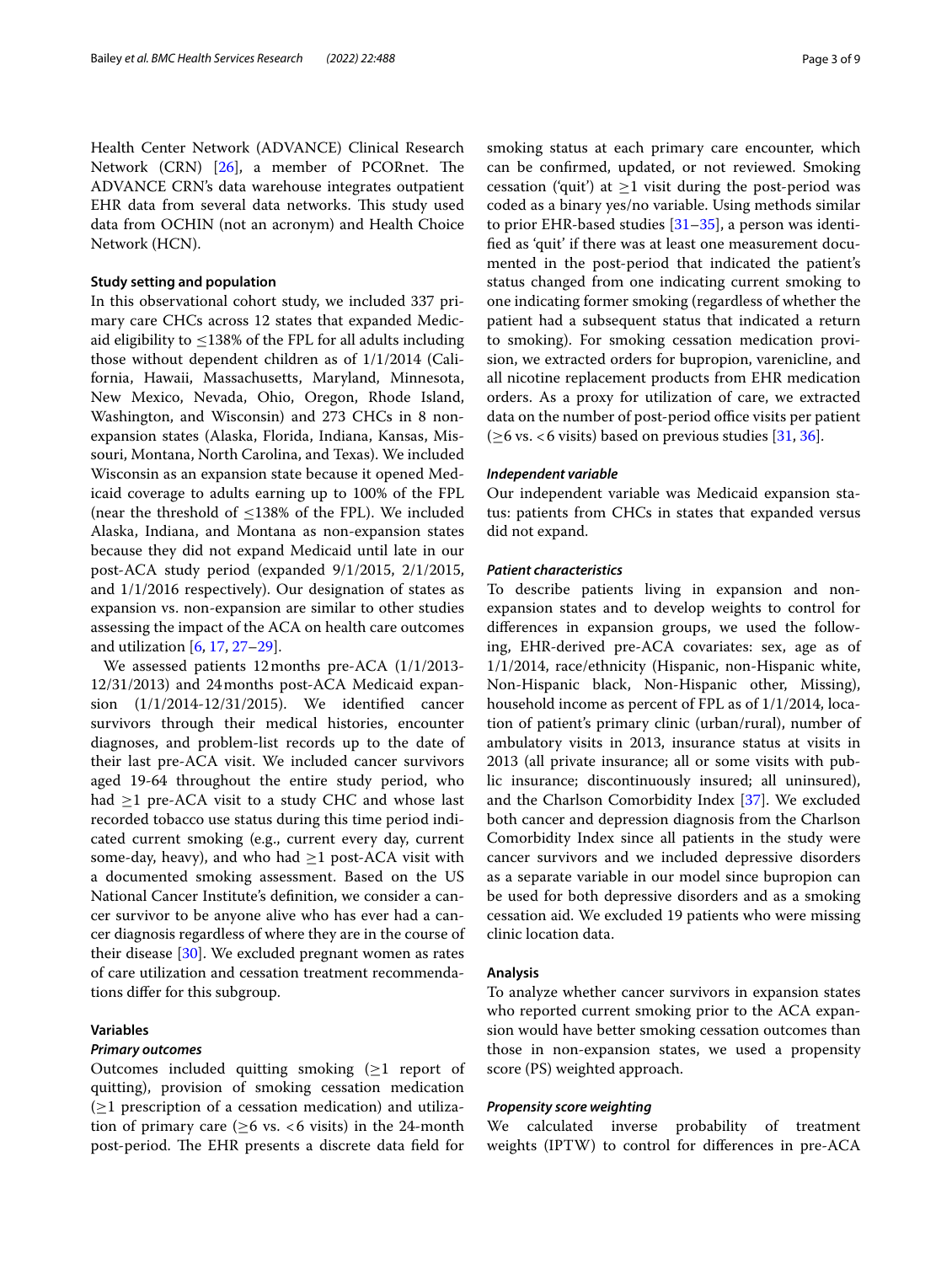patient-level characteristics between the expansion and non-expansion groups. In this approach, patients are weighted by the inverse of the probability of being sampled from the treatment (i.e., expansion) group. We frst ft a logistic regression model for expansion status including all patient characteristics described above as covariates, to obtain each patient's PS or probability of being in an expansion state. We then calculated stabilized IPTWs to create a pseudo-population close to our original sample size. To assess balance before and after weighting, we computed standardized diferences, as they are not unduly infuenced by sample sizes. We considered covariates with absolute standardized mean diferences  $(ASMD) \leq 0.1$  in the weighted sample to be free of residual imbalance that would infuence fnal models. We calculated efective sample size, which was the approximate number of observations under simple random sampling that would produce a variation equivalent to that of the IPTW sample.

# *Generalized estimating equation logistic regression*

Using the PS-weighted sample, we computed adjusted odds ratios (aOR) and predicted marginal probabilities of quitting smoking, having a cessation medication order, or having  $\geq$ 6 ambulatory visits in the post-period. We used generalized estimating equation (GEE) logistic regression models to account for clustering of patients within CHCs. To account for potential diferences in data handling, we included EHR network (i.e. OCHIN vs. HCN) as the only covariate in our GEE models. All GEE models assumed an exchangeable correlation structure and applied a robust sandwich variance estimator to account for possible misspecifcation [[38\]](#page-8-3). All analyses were conducted using SAS v9.3. The study was approved by the Oregon Health & Science University Institutional Review Board.

# **Results**

Table [1](#page-4-0) displays the patient characteristics in Medicaid expansion and non-expansion states, before and after PS weighting. Our fnal sample included 476 cancer survivors from non-expansion states and 2441 from expansion states. The majority of our study sample were older (50-64years of age), female, non-Hispanic white, publicly insured or uninsured, seen in urban clinics, and had multiple comorbidities. After IPTW, the characteristics of patients in expansion versus non-expansion states were well balanced. IPTW adjusted rates for quit status, smoking cessation medication orders, and  $\geq$  6 visits over 24months in the overall study sample were 15.5, 28.5 and 59.2%, respectively.

Figure [1](#page-5-0) presents aORs for our study outcomes as estimated by the GEE models. Table [2](#page-5-1) also displays aORs, as well as predicted probabilities. Patients in expansion states had 2-fold greater odds of having a smoking cessation medication order ( $aOR = 2.54$ ,  $95\%$  CI = 1.61-4.03), and 82% higher odds of having  $\geq$ 6 visits than cancer survivors in non-expansion states ( $aOR = 1.82$ ,  $95\%CI = 1.22 - 2.73$ . Patients in expansion states had a non-signifcant elevation in odds of quitting smoking compared to patients from non-expansion states  $(aOR = 1.82, 95\% CI = 0.84-3.95).$ 

# **Discussion**

The ACA expansion resulted in health insurance coverage for millions of US adults not previously Medicaid-eligible [[14\]](#page-7-12). In the 24-months post-ACA expansion, cancer survivors from Medicaid expansion states had signifcantly higher odds of having a smoking cessation medication ordered and more primary care visits compared with those in non-expansion states. Research shows increased use of cessation treatments when out-of-pocket costs for these services are reduced or eliminated [\[39](#page-8-4)]; thus, removing cost-sharing among patients eligible via Medicaid expansion likely resulted in the higher rates of medication use. Insurance coverage also likely led to the increased visits among patients in Medicaid expansion states, which could have resulted in more opportunities to assess tobacco use and assist patients in quitting.

Despite these increased odds of smoking cessation medication orders among cancer survivors in expansion versus non-expansion states, we did not observe statistically signifcant diferences in odds of quitting. These findings are in contrast to those of a previous study that found higher odds of quitting smoking among adult patients of CHCs in expansion states compared with those in non-expansion states; however, this prior study included the entire patient population and subanalyses for cancer survivors were not performed [\[20](#page-7-25)]. We postulate potential reasons for this fnding. While the adjusted odds of quitting were higher for those in Medicaid expansion states ( $aOR = 1.82$ ,  $95\%CI = 0.84-3.95$ ), the lack of statistical signifcance could be due to low cell counts of those who quit, as shown in the wide confdence intervals.

It also is possible that current smoking cessation interventions, including pharmacotherapy, may not be as efective among cancer survivors compared to patients without a history of cancer. One meta-analysis of randomized controlled trials designed to promote smoking cessation among cancer survivors supports this conclusion; however, the quality of the included interventions was mixed and the authors caution in drawing frm conclusions based on the present evidence [\[40](#page-8-5)]. It also might be that cancer survivors need more intensive, tailored treatment to increase their odds of quitting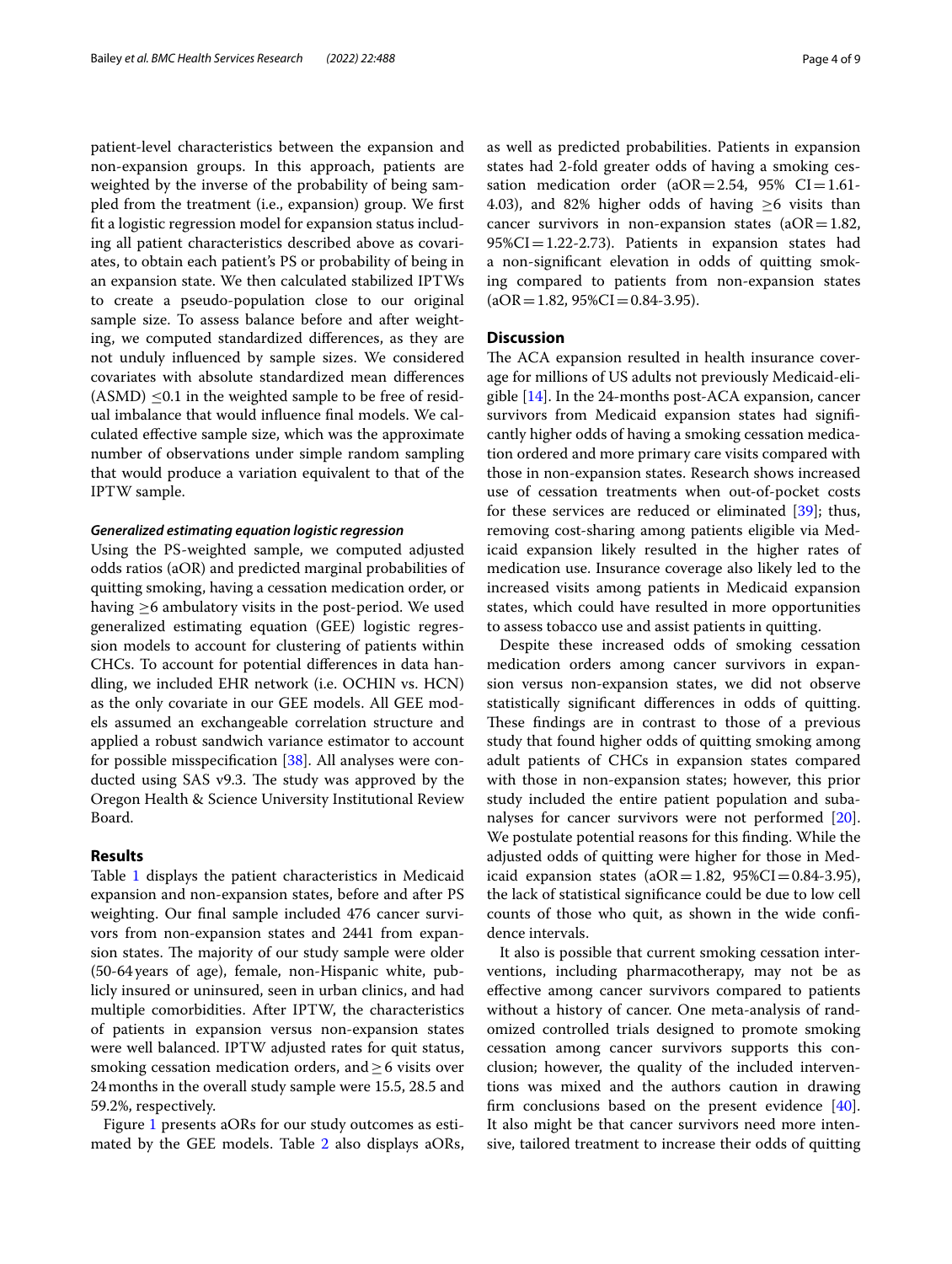<span id="page-4-0"></span>

|  | Table 1 Patient characteristics as of 1/1/2014 (unless otherwise noted) among cancer survivors in Medicaid expansion and non- |  |  |  |  |  |  |  |
|--|-------------------------------------------------------------------------------------------------------------------------------|--|--|--|--|--|--|--|
|  | expansion states, before and after inverse probability of treatment weighting                                                 |  |  |  |  |  |  |  |

| Characteristic              | <b>Original Sample</b> |              |             | <b>Propensity-weighted Sample</b> |                     |             |  |
|-----------------------------|------------------------|--------------|-------------|-----------------------------------|---------------------|-------------|--|
|                             | Non-Expansion          | Expansion    |             | Non-Expansion                     | <b>Expansion</b>    |             |  |
|                             | $(n=476)$ %            | $(n=2441)$ % | <b>ASMD</b> | $(ESS = 471.32) %$                | $(ESS = 2439.85) %$ | <b>ASMD</b> |  |
| Age group                   |                        |              | 0.1068      |                                   |                     | 0.0319      |  |
| 18-39                       | 9.2                    | 11.8         |             | 11.7                              | 11.4                |             |  |
| 40-49                       | 19.5                   | 20.9         |             | 21.0                              | 20.7                |             |  |
| $50 - 64$                   | 71.2                   | 67.4         |             | 67.3                              | 67.9                |             |  |
| Sex                         |                        |              | 0.0524      |                                   |                     | 0.0743      |  |
| Female                      | 64.5                   | 67.0         |             | 70.2                              | 66.8                |             |  |
| Male                        | 35.5                   | 33.0         |             | 29.8                              | 33.2                |             |  |
| Race/ethnicity              |                        |              | 0.5032      |                                   |                     | 0.0547      |  |
| Hispanic                    | 9.7                    | 5.7          |             | 6.3                               | 6.4                 |             |  |
| Missing                     | 4.6                    | 3.2          |             | 4.3                               | 3.4                 |             |  |
| Non-Hispanic Black          | 23.1                   | 8.3          |             | 10.6                              | 10.6                |             |  |
| Non-Hispanic Other          | 1.5                    | 2.4          |             | 2.2                               | 2.3                 |             |  |
| Non-Hispanic white          | 61.1                   | 80.5         |             | 76.7                              | 77.4                |             |  |
| FPL %                       |                        |              | 0.3538      |                                   |                     | 0.0742      |  |
| $\leq 138\%$                | 74.8                   | 65.6         |             | 69.6                              | 67.2                |             |  |
| >138%                       | 14.1                   | 9.8          |             | 10.4                              | 10.4                |             |  |
| missing                     | 11.1                   | 24.7         |             | 20.0                              | 22.4                |             |  |
| Insurance status in 2013    |                        |              | 0.1108      |                                   |                     | 0.0960      |  |
| Continuous Private          | 9.7                    | 7.3          |             | 7.2                               | 7.7                 |             |  |
| Continuous or Some Public   | 53.2                   | 56.0         |             | 58.0                              | 55.5                |             |  |
| Continuous Uninsured        | 24.6                   | 25.4         |             | 22.1                              | 25.2                |             |  |
| Discontinuously Insured     | 12.6                   | 11.3         |             | 12.7                              | 11.6                |             |  |
| Ambulatory visits in 2013   |                        |              | 0.1888      |                                   |                     | 0.0502      |  |
| $\mathbf{1}$                | 10.9                   | 14.7         |             | 12.9                              | 14.0                |             |  |
| $2 - 3$                     | 31.3                   | 26.0         |             | 28.7                              | 26.9                |             |  |
| $4 - 6$                     | 32.6                   | 28.9         |             | 30.2                              | 29.5                |             |  |
| >6                          | 25.2                   | 30.4         |             | 28.3                              | 29.5                |             |  |
| Urban/rural clinic location |                        |              | 0.236       |                                   |                     | 0.0143      |  |
| Urban                       | 80.3                   | 88.7         |             | 88.0                              | 87.6                |             |  |
| Rural                       | 19.8                   | 11.3         |             | 12.0                              | 12.4                |             |  |
| Charlson Comorbidity Index  |                        |              | 0.0781      |                                   |                     | < 0.0001    |  |
| $0$ to $1$                  | 17.2                   | 18.3         |             | 17.9                              | 18.1                |             |  |
| $2$ to $3$                  | 22.7                   | 19.8         |             | 20.1                              | 20.3                |             |  |
| $4$ to $5$                  | 29.2                   | 31.4         |             | 31.3                              | 30.9                |             |  |
| $>5\,$                      | 30.9                   | 30.6         |             | 30.8                              | 30.6                |             |  |
| Depressive disorder         |                        |              | 0.2187      |                                   |                     | 0.0013      |  |
| Yes                         | 76.7                   | 66.9         |             | 68.6                              | 68.5                |             |  |
| No                          | 23.3                   | 33.1         |             | 31.4                              | 31.5                |             |  |

Charlson Comorbidity Index value calculated without cancer or depression components

*ESS* efective sample size, *ASMD* absolute standardized mean diference, *FPL* federal poverty level

smoking. Cancer survivors are more likely to experience poorer mental health than patients without cancer, including fear of cancer recurrence [[41–](#page-8-6)[43](#page-8-7)], which could impact smoking cessation outcomes [[44,](#page-8-8) [45](#page-8-9)]. Given the

association between smoking and negative afect, some cancer survivors might beneft from medications to treat the physical dependence, as well as more intensive or longer-term counseling to address the unique concerns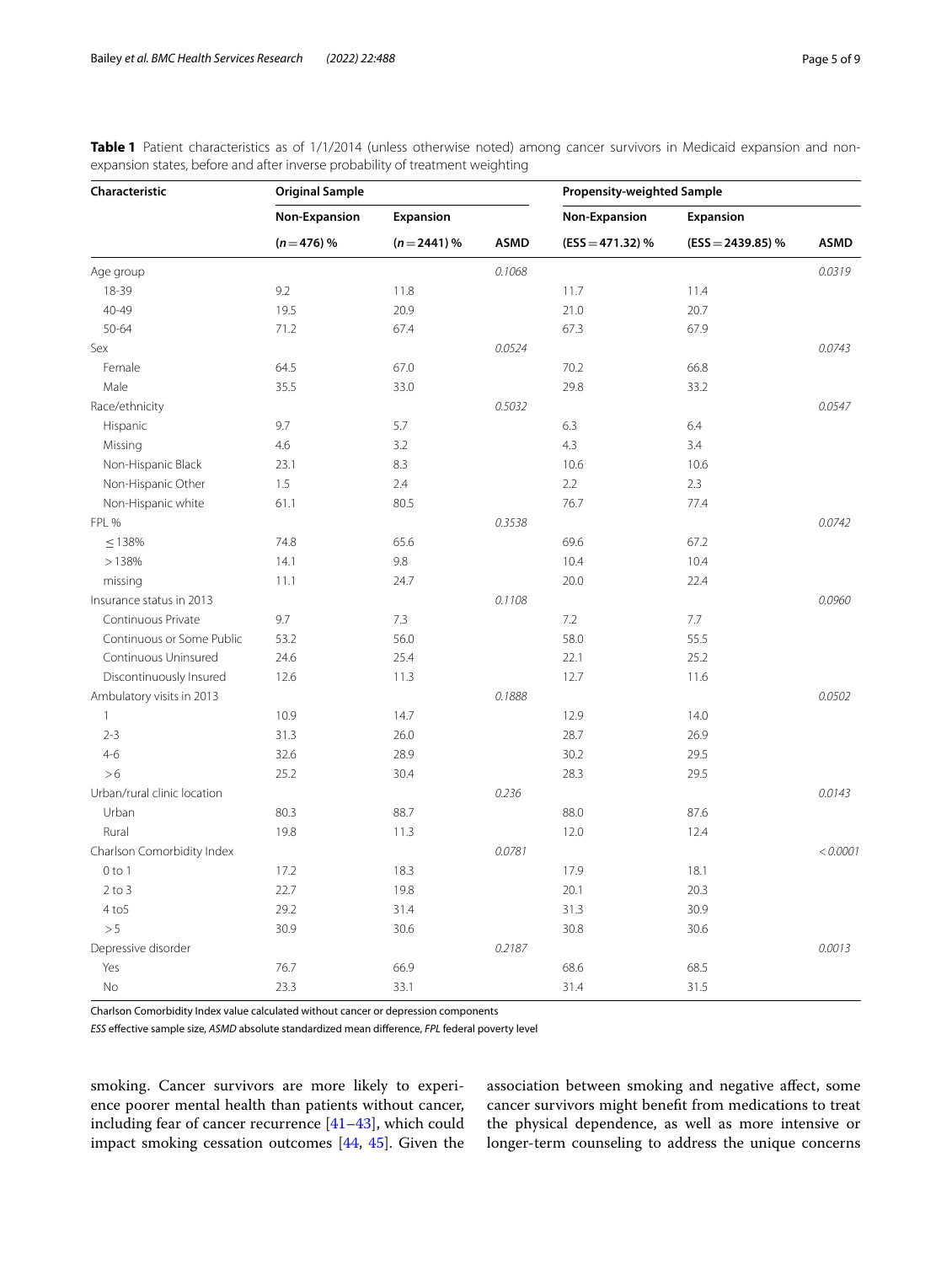

<span id="page-5-1"></span><span id="page-5-0"></span>**Table 2** Predicted probabilities and adjusted odds ratios for quit status, smoking cessation medication ordered and≥6 visits over 24months comparing Medicaid expansion vs. non-expansion states (reference group) among cancer survivors

|                         | <b>Predicted Probability</b> | 95% CI |       | aOR   | 95% CI |       |  |
|-------------------------|------------------------------|--------|-------|-------|--------|-------|--|
|                         |                              | Lower  | Upper |       | Lower  | Upper |  |
| <b>Quit Attempt</b>     |                              |        |       |       |        |       |  |
| Expansion               | 0.145                        | 0.126  | 0.167 | 1.824 | 0.843  | 3.948 |  |
| Non-expansion           | 0.085                        | 0.044  | 0.158 | ref   | ref    | ref   |  |
| <b>Ouit Med Ordered</b> |                              |        |       |       |        |       |  |
| Expansion               | 0.308                        | 0.2816 | 0.336 | 2.544 | 1.606  | 4.029 |  |
| Non-expansion           | 0.149                        | 0.1032 | 0.210 | ref   | ref    | ref   |  |
| $\geq$ 6 Office Visits  |                              |        |       |       |        |       |  |
| Expansion               | 0.611                        | 0.5855 | 0.636 | 1.823 | 1.216  | 2.733 |  |
| Non-expansion           | 0.463                        | 0.3742 | 0.554 | ref   | ref    | ref   |  |

*CI* confdence intervals, *aOR* adjusted odds ratios, *ref* reference group

and stressors of cancer survivors. A recent intervention study demonstrated that integrating evidence-based, sustained tobacco treatment (which included long-term telephone counseling) into the care of patients with cancer around the time of diagnosis can be efective [\[46\]](#page-8-10). Continued research is needed to identify and test smoking cessation interventions among cancer survivors, especially those in underserved communities.

The importance of CHCs for smoking cessation assistance among cancer survivors should also be highlighted. In the overall study sample, 30% of cancer survivors received smoking cessation medications from their CHC. The American College of Surgeons emphasizes that providing a high level of quality care to cancer survivors requires coordination of care among many medical disciplines, including primary care providers [\[47\]](#page-8-11). Much recent work has focused on increasing tobacco treatment in oncology settings, with cancer centers across the country receiving funds through the National Cancer Institute Cancer Moonshot Initiative to support this work [[48\]](#page-8-12). While progress has been made in the oncology setting, reach has remained low [\[48](#page-8-12)]. Further, many patients return to primary care clinics rather than continue to receive ongoing care from cancer centers once treatment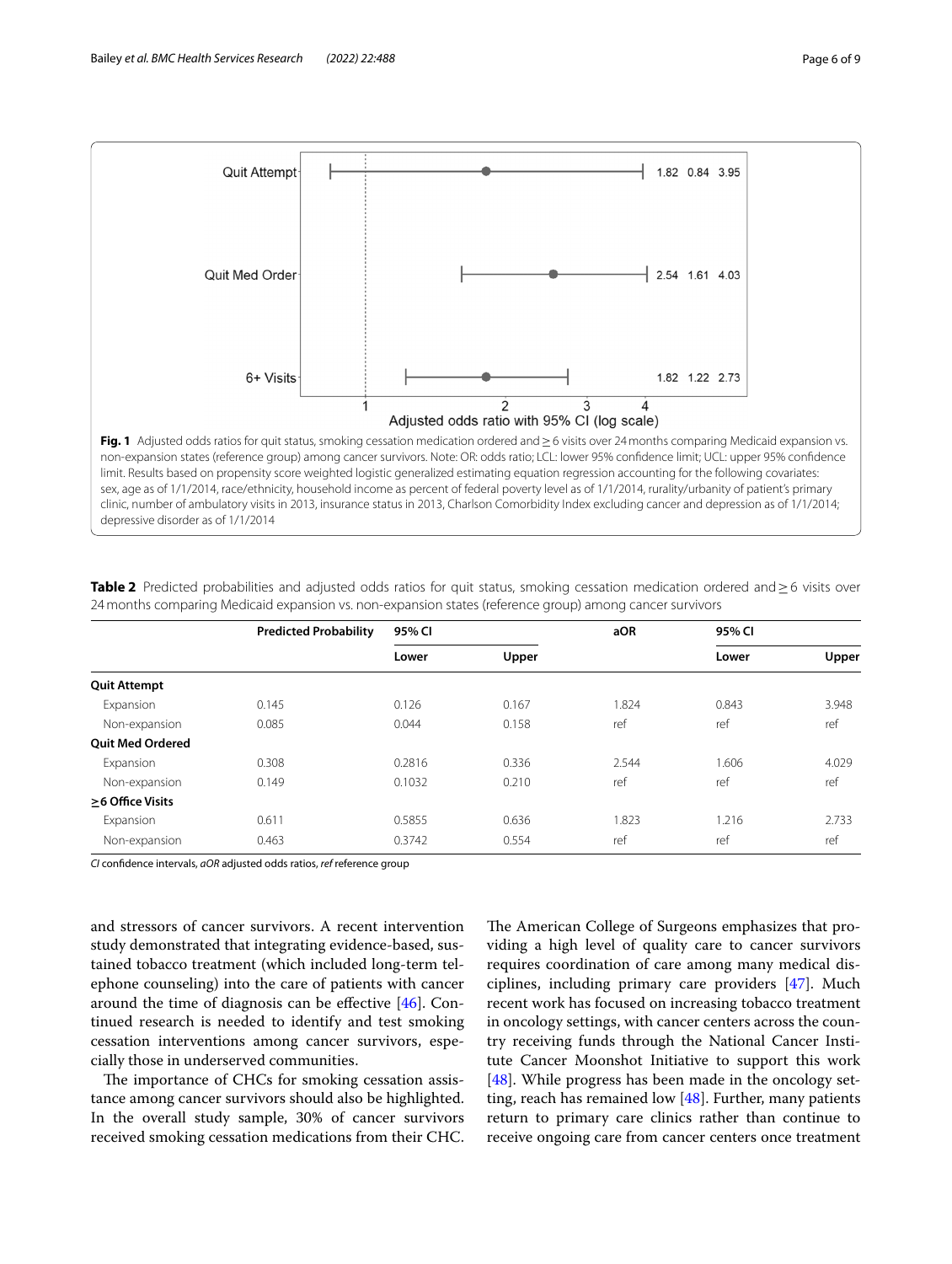is complete [[49](#page-8-13)[–51](#page-8-14)]. Some consider, not only the diagnosis of cancer [[3\]](#page-7-2), but also the time period after active treatment to be a "teachable moment" (e.g., the time frame following a health event in which a patient is most conducive to behavioral changes) when cancer survivors might be focused on reducing the likelihood of cancer recurrence. This could lead to increased quit attempts [[52\]](#page-8-15). Primary care clinics have the opportunity to address smoking cessation during this critical time. CHCs, the majority of which also have behavioral health services onsite [\[53](#page-8-16)], and insurance coverage are critical resources to ensure access to comprehensive treatment for smoking among this high-risk population.

# **Limitations**

We had follow-up smoking status for patients who had a return clinic visit, and therefore, cannot determine the quit status of patients who did not return for various reasons (e.g., transferred to another clinic, death). That said, a previous study found that about 80% of CHC patients with a chronic health problem return for  $\geq$ 1 visit within a three-year period [[54\]](#page-8-17). We also did not have detailed information on quit attempts, such as how long the patient remained quit or when the patient quit in relation to date of cancer diagnosis. Some evidence shows that quit attempts decline as the time since diagnosis increases [[55](#page-8-18)]. We were unable to examine cessation by type of cancer as some counts were low or type of cancer was missing. Research suggests that smokingrelated cancer survivors have higher current smoking prevalence [\[5](#page-7-4), [56\]](#page-8-19) and that odds of quitting smoking after a cancer diagnosis may vary by whether the person is a survivor of a smoking- or non-smoking-related cancer [\[5](#page-7-4), [57\]](#page-8-20). We might not have captured use of nicotine replacement therapy that does not require a prescription. We also were unable to assess if bupropion was prescribed for smoking cessation or depression; however, all patients in the study sample reported current smoking and our models controlled for depressive disorders. We also only had access to medication orders, not receipt and/or use of the medications. We could not assess the impact of Medicaid expansion on the provision of cessation counseling among this population as these data were unavailable. While we were able to balance groups based on some known correlates of being uninsured and/or smoking (e.g., % of FPL, depressive disorders, race and ethnicity, clinic rurality, baseline assess to care), we were unable to control for all potential confounders, including statelevel factors such as tobacco-related policies. Finally, due to use of diagnoses codes and problem lists to identify cancer survivors and only moderate agreement between CHC EHRs and cancer registries [[49](#page-8-13)], some cancer survivors were likely not identifed.

# **Conclusions**

Cancer survivors in ACA Medicaid expansion states had more than twice the odds of having a smoking cessation medication prescribed compared with those from nonexpansion states, providing evidence of the importance of insurance coverage in accessing evidence-based tobacco treatment within the CHC setting. Our study fndings support the need for continued efforts to ensure health insurance coverage for primary care-based tobacco treatment for socioeconomically disadvantaged cancer survivors. Further, research is needed to understand why, despite increased odds of having a cessation medication prescribed, odds of quitting were not signifcantly higher among cancer survivors in Medicaid expansion states. If our fndings are replicated, interventions tailored to the specifc needs of cancer survivors might be warranted.

#### **Abbreviations**

ACA: Afordable Care Act; CHCs: Community Health Centers; NHIS: National Health Interview Survey; FPL: Federal poverty level; EHR: Electronic Health Record; ADVANCE: Accelerating Data Value Across a National Community Health Center Network; CRN: Clinical Research Network; HCN: Health Choice Network; IPTW: Inverse probability of treatment weights; ASMD: Absolute standardized mean diferences; aOR: Adjusted odds ratios; GEE: Generalized estimating equation.

#### **Acknowledgements**

This work was conducted with the Accelerating Data Value Across a National Community Health Center Network (ADVANCE) Clinical Research Network (CRN). OCHIN leads the ADVANCE network in partnership with Health Choice Network, Fenway Health, and Oregon Health & Science University. ADVANCE is funded through the Patient-Centered Outcomes Research Institute (PCORI), contract number RI-CRN-2020-001.

### **Authors' contributions**

SRB contributed to conceptualization and design of the study and wrote the frst draft of the article. RV conducted statistical analysis, drafted the methods section and provided substantive revisions to the article. MM and SHV provided statistical consultation and substantive revisions to the article. HA, KC-B, NH, and JED edited and provided substantive revisions to the article. All authors have provided fnal approval of the submitted version of the article.

#### **Funding**

This work was supported by the National Cancer Institute, grant numbers P50CA244289 and R01CA204267, and the National Health, Lung, and Blood Institute, grant number R01HL136575.

#### **Availability of data and materials**

Raw data underlying this article were generated from multiple agencies and institutions; restrictions apply to the availability and re-release of data under cross-institution agreements.

### **Declarations**

#### **Ethics approval and consent to participate**

The study was approved by the Oregon Health & Science University Institutional Review Board (IRB00011858). A waiver of informed consent was obtained for this study as the research involves minimal risk, does not adversely afect the rights of subjects, and could not be practicably carried out without the waiver.

#### **Consent for publication**

Not applicable.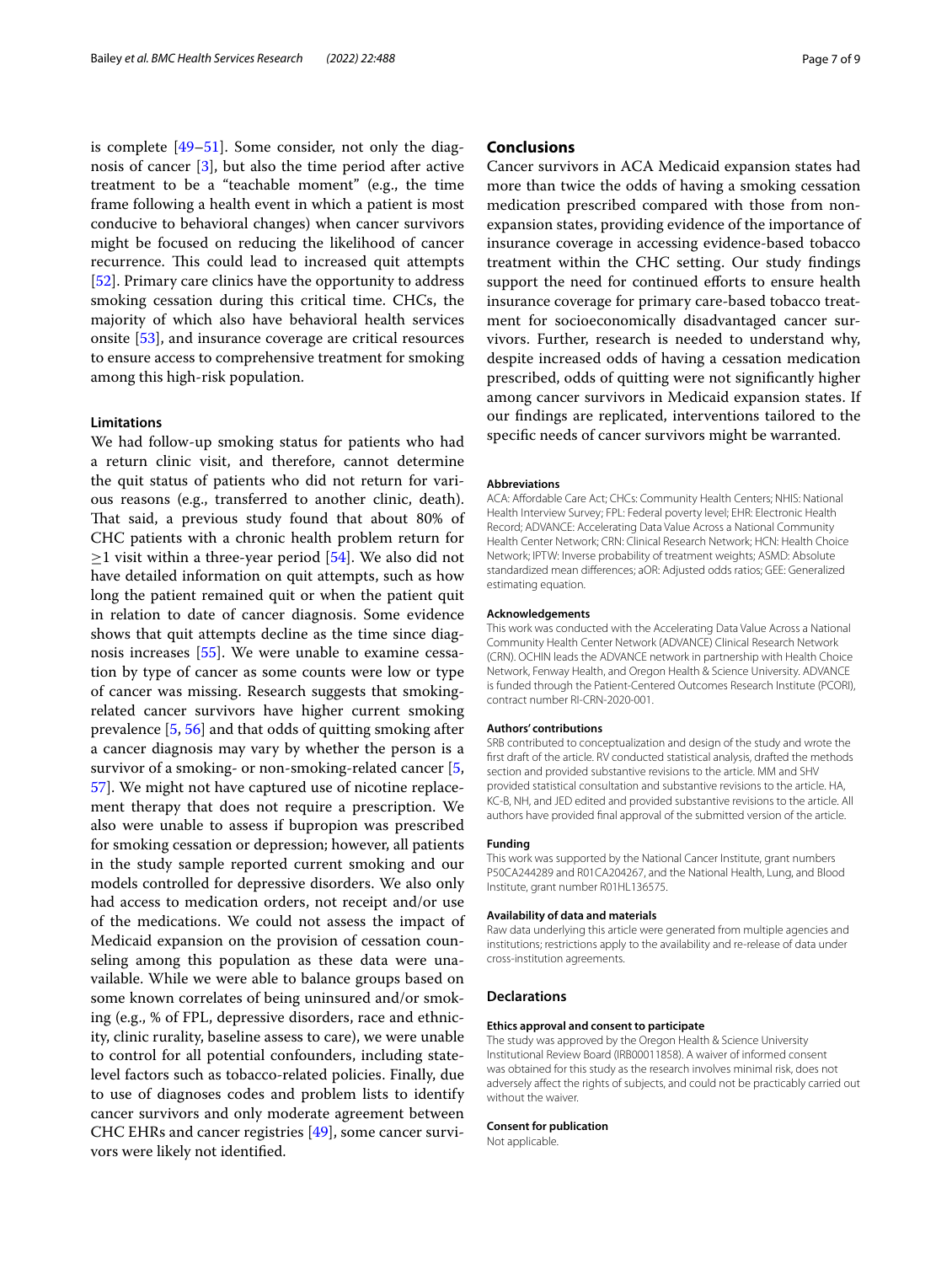### **Competing interests**

The authors declare no confict of interest.

# **Author details**

<sup>1</sup> Department of Family Medicine, Oregon Health & Science University, 3181 SW Sam Jackson Park Road, Portland, OR, USA. <sup>2</sup>OCHIN, Inc, 1881 SW Naito Parkway, Portland, OR, USA. <sup>3</sup> Division of Biostatistics, School of Public Health, Oregon Health & Science University – Portland State University, 3181 SW Sam Jackson Park Road, Portland, OR, USA. <sup>4</sup> Health Choice Network, 9064 NW 13th Terrace, Miami, FL, USA.

Received: 13 September 2021 Accepted: 29 March 2022 Published online: 12 April 2022

#### **References**

- <span id="page-7-0"></span>1. Jacobs EJ, Newton CC, Carter BD, et al. What proportion of cancer deaths in the contemporary United States is attributable to cigarette smoking? Ann Epidemiol. 2015;25(3):179–82.e1. [https://doi.org/10.1016/j.annep](https://doi.org/10.1016/j.annepidem.2014.11.008) [idem.2014.11.008.](https://doi.org/10.1016/j.annepidem.2014.11.008)
- <span id="page-7-1"></span>2. Toll BA, Brandon TH, Gritz ER, Warren GW, Herbst RS. Assessing tobacco use by cancer patients and facilitating cessation: an American Association for Cancer Research policy statement. Clin Cancer Res. 2013;19(8):1941–8. [https://doi.org/10.1158/1078-0432.Ccr-13-0666.](https://doi.org/10.1158/1078-0432.Ccr-13-0666)
- <span id="page-7-2"></span>3. Jassem J. Tobacco smoking after diagnosis of cancer: clinical aspects. Translational Lung Cancer Res. 2019;8(Suppl 1):S50–8. [https://doi.org/10.](https://doi.org/10.21037/tlcr.2019.04.01) [21037/tlcr.2019.04.01.](https://doi.org/10.21037/tlcr.2019.04.01)
- <span id="page-7-3"></span>Office on Smoking and Health, National Center for Chronic Disease Prevention and Health Promotion. Smoking cessation*:* a report of the surgeon general. 2020.
- <span id="page-7-4"></span>5. Gritz ER, Talluri R, Fokom Domgue J, Tami-Maury I, Shete S. Smoking behaviors in survivors of smoking-related and non–smoking-related cancers. JAMA Netw Open. 2020;3(7):e209072. [https://doi.org/10.1001/](https://doi.org/10.1001/jamanetworkopen.2020.9072) [jamanetworkopen.2020.9072.](https://doi.org/10.1001/jamanetworkopen.2020.9072)
- <span id="page-7-5"></span>6. Simon K, Soni A, Cawley J. The impact of health insurance on preventive care and health behaviors: evidence from the frst two years of the ACA Medicaid expansions. J Policy Anal Manage. 2017;36(2):390–417.
- <span id="page-7-6"></span>7. Talluri R, Fokom Domgue J, Gritz ER, Shete S. Assessment of trends in cigarette smoking cessation after Cancer diagnosis among US adults, 2000 to 2017. JAMA Netw Open. 2020;3(8):e2012164. [https://doi.org/10.](https://doi.org/10.1001/jamanetworkopen.2020.12164) [1001/jamanetworkopen.2020.12164.](https://doi.org/10.1001/jamanetworkopen.2020.12164)
- <span id="page-7-7"></span>8. Swoboda CM, Walker DM, Huerta TR. Likelihood of Smoking Among Cancer Survivors: An Updated Health Information National Trends Survey Analysis. Nicotine Tob Res. 2019;21(12):1636–43. [https://doi.org/10.1093/](https://doi.org/10.1093/ntr/ntz007) [ntr/ntz007](https://doi.org/10.1093/ntr/ntz007).
- 9. Gallaway MS, Glover-Kudon R, Momin B, et al. Smoking cessation attitudes and practices among cancer survivors - United States, 2015. J Cancer Surviv. 2019;13(1):66–74. [https://doi.org/10.1007/s11764-018-0728-2.](https://doi.org/10.1007/s11764-018-0728-2)
- <span id="page-7-8"></span>10. Burcu M, Steinberger EK, Sorkin JD. Health care access and smoking cessation among cancer survivors: implications for the afordable care act and survivorship care. J Cancer Surviv. 2016;10(1):1–10. [https://doi.org/10.](https://doi.org/10.1007/s11764-015-0446-y) [1007/s11764-015-0446-y](https://doi.org/10.1007/s11764-015-0446-y).
- <span id="page-7-9"></span>11. Zhao Y, Zheng-Lin B, Wang B, Hu X-C, Jiang C. Insurance disparity in the United States cancer survivors' smoking rates: a trend study from NHIS 2008-2017. J Clin Oncol. 2019;37(15\_suppl):1553. [https://doi.org/10.1200/](https://doi.org/10.1200/JCO.2019.37.15_suppl.1553) [JCO.2019.37.15\\_suppl.1553.](https://doi.org/10.1200/JCO.2019.37.15_suppl.1553)
- <span id="page-7-10"></span>12. Kaiser Family Foundation. State Health Facts: Status of State Action on the Medicaid Expansion Decision. 2018. [https://www.kf.org/health-reform/](https://www.kff.org/health-reform/state-indicator/state-activity-around-expanding-medicaid-under-the-affordable-care-act/?currentTimeframe=0&sortModel=%7B%22colId%22:%22Location%22,%22sort%22:%22asc%22%7D) [state-indicator/state-activity-around-expanding-medicaid-under-the](https://www.kff.org/health-reform/state-indicator/state-activity-around-expanding-medicaid-under-the-affordable-care-act/?currentTimeframe=0&sortModel=%7B%22colId%22:%22Location%22,%22sort%22:%22asc%22%7D) [afordable-care-act/?currentTimeframe](https://www.kff.org/health-reform/state-indicator/state-activity-around-expanding-medicaid-under-the-affordable-care-act/?currentTimeframe=0&sortModel=%7B%22colId%22:%22Location%22,%22sort%22:%22asc%22%7D)=0&sortModel=%7B%22colId% [22:%22Location%22,%22sort%22:%22asc%22%7D.](https://www.kff.org/health-reform/state-indicator/state-activity-around-expanding-medicaid-under-the-affordable-care-act/?currentTimeframe=0&sortModel=%7B%22colId%22:%22Location%22,%22sort%22:%22asc%22%7D)
- <span id="page-7-11"></span>13. McAfee T, Babb S, McNabb S, Fiore MC. Helping smokers quit--opportunities created by the Afordable Care Act. N Engl J Med. 2015;372(1):5–7. <https://doi.org/10.1056/NEJMp1411437>.
- <span id="page-7-12"></span>14. DiGiulio A, Haddix M, Jump Z, et al. State Medicaid Expansion Tobacco Cessation Coverage and Number of Adult Smokers Enrolled in Expansion Coverage - United States, 2016. MMWR Morb Mortal Wkly Rep. 2016;65(48):1364–9. [https://doi.org/10.15585/mmwr.mm6548a2.](https://doi.org/10.15585/mmwr.mm6548a2)
- <span id="page-7-13"></span>15. Donahoe JT, Norton EC, Elliott MR, Titus AR, Kalousová L, Fleischer NL. The affordable care act Medicaid expansion and smoking cessation among

low-income smokers. Am J Prev Med. 2019;57(6):e203–10. [https://doi.](https://doi.org/10.1016/j.amepre.2019.07.004) [org/10.1016/j.amepre.2019.07.004](https://doi.org/10.1016/j.amepre.2019.07.004).

- 16. Cotti C, Nesson E, Tefft N. Impacts of the ACA Medicaid expansion on health behaviors: evidence from household panel data. Health Econ. 2019;28(2):219–44. [https://doi.org/10.1002/hec.3838.](https://doi.org/10.1002/hec.3838)
- <span id="page-7-20"></span>17. Koma JW, Donohue JM, Barry CL, Huskamp HA, Jarlenski M. Medicaid coverage expansions and cigarette smoking cessation among lowincome adults. Med Care. 2017;55(12):1023–9. [https://doi.org/10.1097/](https://doi.org/10.1097/mlr.0000000000000821) [mlr.0000000000000821](https://doi.org/10.1097/mlr.0000000000000821).
- 18. Yip D, Gubner N, Le T, Williams D, Delucchi K, Guydish J. Association of Medicaid Expansion and Health Insurance with receipt of smoking cessation services and smoking behaviors in substance use disorder treatment. J Behav Health Serv Res. 2020;47(2):264–74. [https://doi.org/10.](https://doi.org/10.1007/s11414-019-09669-1) [1007/s11414-019-09669-1.](https://doi.org/10.1007/s11414-019-09669-1)
- 19. Maclean JC, Pesko MF, Hill SC. Public insurance expansions and smoking cessation medications. Econ Inq. 2019;57(4):1798–820. [https://doi.org/10.](https://doi.org/10.1111/ecin.12794) [1111/ecin.12794](https://doi.org/10.1111/ecin.12794).
- <span id="page-7-25"></span>20. Bailey SR, Marino M, Ezekiel-Herrera D, et al. Tobacco cessation in affordable care act Medicaid expansion states versus non-expansion states. Nicotine Tob Res. 2020;22(6):1016–22. [https://doi.org/10.1093/ntr/ntz087.](https://doi.org/10.1093/ntr/ntz087)
- <span id="page-7-14"></span>21. Valvi N, Vin-Raviv N, Akinyemiju T. Current smoking and quit-attempts among US adults following Medicaid expansion. Prev Med Rep. 2019;15:100923. [https://doi.org/10.1016/j.pmedr.2019.100923.](https://doi.org/10.1016/j.pmedr.2019.100923)
- <span id="page-7-15"></span>22. Flocke SA, Hoffman R, Eberth JM, et al. The Prevalence of Tobacco Use at Federally Qualifed Health Centers in the United States, 2013. Prev Chronic Dis. 2017;14:E29.<https://doi.org/10.5888/pcd14.160510>.
- <span id="page-7-16"></span>23. Bailey SR, Heintzman J, Jacob RL, Puro J, Marino M. Disparities in smoking cessation assistance in US primary care clinics. Am J Public Health. 2018;108(8):1082–90.<https://doi.org/10.2105/ajph.2018.304492>.
- <span id="page-7-17"></span>24. Huguet N, Hodes T, Holderness H, Bailey SR, DeVoe JE, Marino M. Community health Centers' performance in Cancer screening and prevention. Am J Prev Med. 2022;62(2):e97–e106. [https://doi.org/10.1016/j.amepre.](https://doi.org/10.1016/j.amepre.2021.07.007) [2021.07.007](https://doi.org/10.1016/j.amepre.2021.07.007).
- <span id="page-7-18"></span>25. Health Resources & Services Administration HCP. Uniform Data System Clinical Quality Measures 2021. 2022. [https://bphcdata.net/wp-content/](https://bphcdata.net/wp-content/uploads/2020/07/ClinicallMeasuresHandout2020.pdf) [uploads/2020/07/ClinicallMeasuresHandout2020.pdf](https://bphcdata.net/wp-content/uploads/2020/07/ClinicallMeasuresHandout2020.pdf). Accessed 14 March 2022
- <span id="page-7-19"></span>26. DeVoe JE, Gold R, Cottrell E, et al. The ADVANCE network: accelerating data value across a national community health center network. J Am Med Inform Assoc. 2014;21(4):591–5. [https://doi.org/10.1136/amiaj](https://doi.org/10.1136/amiajnl-2014-002744) [nl-2014-002744](https://doi.org/10.1136/amiajnl-2014-002744).
- <span id="page-7-21"></span>27. Angier HE, Marino M, Springer RJ, Schmidt TD, Huguet N, DeVoe JE. The Affordable Care Act improved health insurance coverage and cardiovascular-related screening rates for cancer survivors seen in community health centers. Cancer. 2020;126(14):3303–11. [https://doi.org/10.1002/](https://doi.org/10.1002/cncr.32900) [cncr.32900.](https://doi.org/10.1002/cncr.32900)
- 28. Huguet N, Angier H, Rdesinski R, et al. Cervical and colorectal cancer screening prevalence before and after affordable care act Medicaid expansion. Prev Med. 2019;124:91–7. [https://doi.org/10.1016/j.ypmed.](https://doi.org/10.1016/j.ypmed.2019.05.003) [2019.05.003](https://doi.org/10.1016/j.ypmed.2019.05.003).
- <span id="page-7-22"></span>29. Angier H, Ezekiel-Herrera D, Marino M, et al. Racial/ethnic disparities in health insurance and diferences in visit type for a population of patients with diabetes after Medicaid expansion. J Health Care Poor Underserved. 2019;30(1):116–30. [https://doi.org/10.1353/hpu.2019.0011.](https://doi.org/10.1353/hpu.2019.0011)
- <span id="page-7-23"></span>30. National Cancer Institute. Dictionary of cancer terms. 2022. [https://www.](https://www.cancer.gov/publications/dictionaries/cancer-terms/def/survivor) [cancer.gov/publications/dictionaries/cancer-terms/def/survivor](https://www.cancer.gov/publications/dictionaries/cancer-terms/def/survivor)
- <span id="page-7-24"></span>31. Bailey SR, Hoopes MJ, Marino M, et al. Efect of gaining insurance coverage on smoking cessation in community health centers: a cohort study. J Gen Intern Med. 2016;31(10):1198–205. [https://doi.org/10.1007/](https://doi.org/10.1007/s11606-016-3781-4) [s11606-016-3781-4.](https://doi.org/10.1007/s11606-016-3781-4)
- 32. Bailey SR, Stevens VJ, Fortmann SP, et al. Long-term outcomes from repeated smoking cessation assistance in routine primary care. Am J Health Promot. 2018;32(7):1582–90. [https://doi.org/10.1177/0890117118](https://doi.org/10.1177/0890117118761886) [761886.](https://doi.org/10.1177/0890117118761886)
- 33. Silfen SL, Cha J, Wang JJ, Land TG, Shih SC. Patient characteristics associated with smoking cessation interventions and quit attempt rates across 10 community health centers with electronic health records. Am J Public Health. 2015;105(10):2143–9. <https://doi.org/10.2105/ajph.2014.302444>.
- 34. Barnett PG, Chow A, Flores NE, Sherman SE, Dufy SA. Changes in veteran tobacco use identifed in electronic medical records. Am J Prev Med. 2017;53(1):e9–e18. [https://doi.org/10.1016/j.amepre.2017.01.009.](https://doi.org/10.1016/j.amepre.2017.01.009)